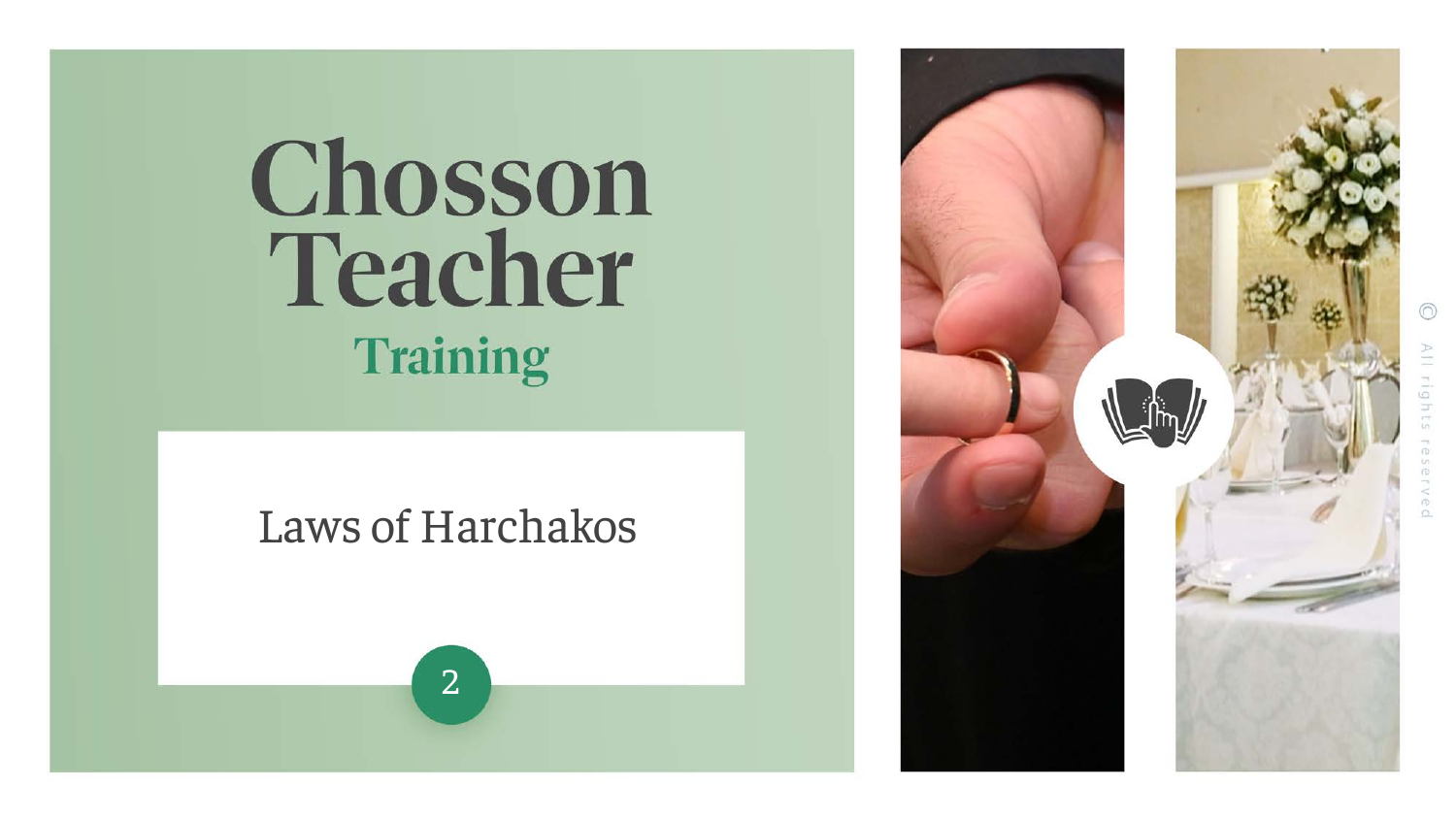#### Fundamental Categories

| Min haTorah         | Miderabanan            |  |  |
|---------------------|------------------------|--|--|
| • Physical intimacy | • The chachamim        |  |  |
| is forbidden        | established additional |  |  |
| Any affectionate    | restrictions for the   |  |  |
| $\bullet$           | couple during time of  |  |  |
| touch is forbidden  | nida                   |  |  |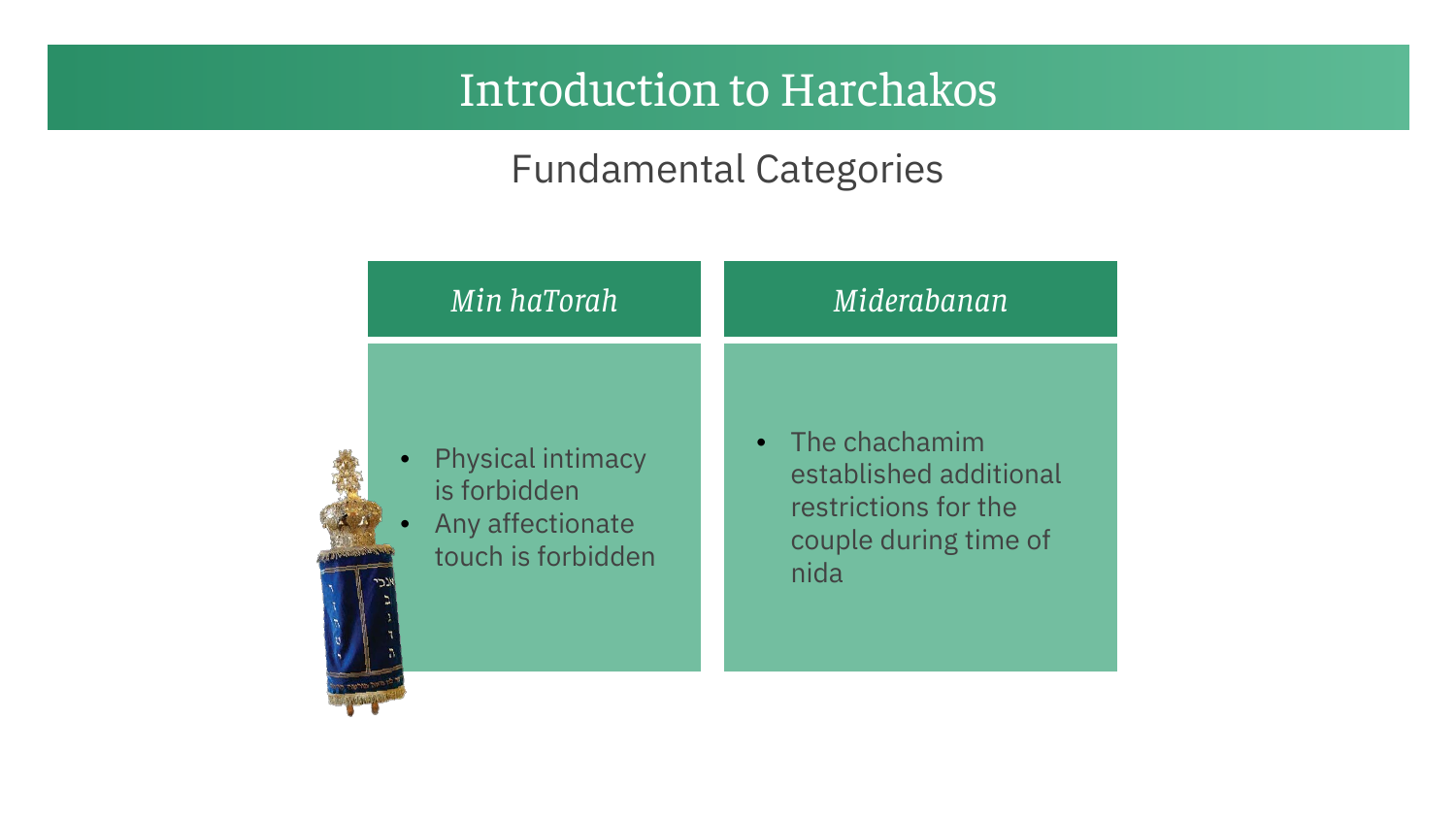Reason

Yichud with a nida

Yichud with one's wife during nida is permitted because…

He was intimate with her previously

Her nida prohibition is temporary

Therefore, if she became nida before they were ever intimate — e.g. chupas nida — yichud is forbidden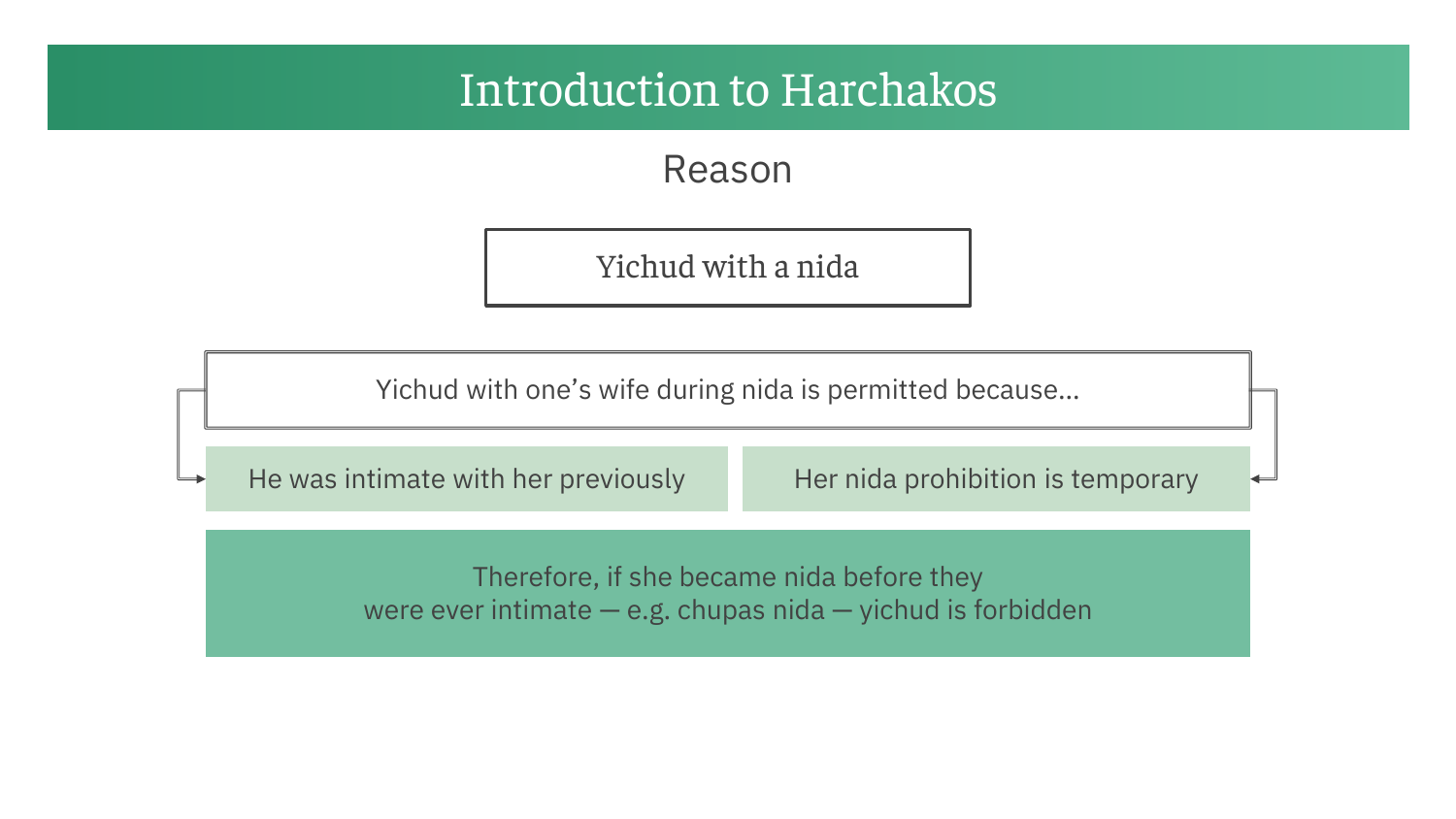#### Reason

| Another woman          |                                 | His wife during nida   |                 |  |
|------------------------|---------------------------------|------------------------|-----------------|--|
| Yichud<br>is forbidden | <b>Harchakos</b><br>don't apply | Yichud is<br>permitted | Harchakos apply |  |

Since the couple may be secluded during nida time, the chachamim saw a need for more restrictions than what applies by other forbidden relatives.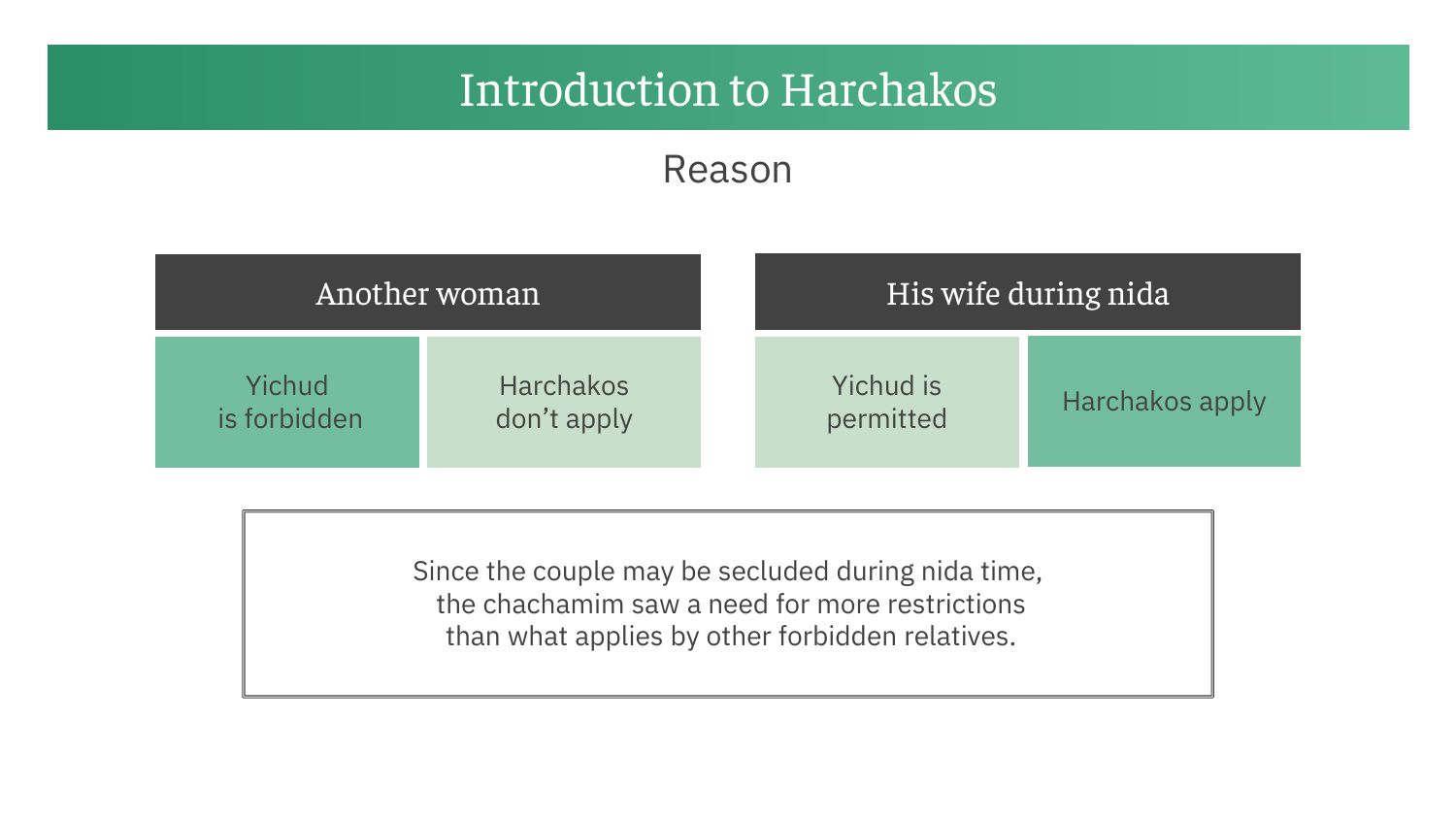Frequency of Application

Harchakos govern all areas of day-to-day conduct. During nida time, they come up at every step.

Study them thoroughly

Review before wedding

Review after wedding

Review after extended period of non-nida time

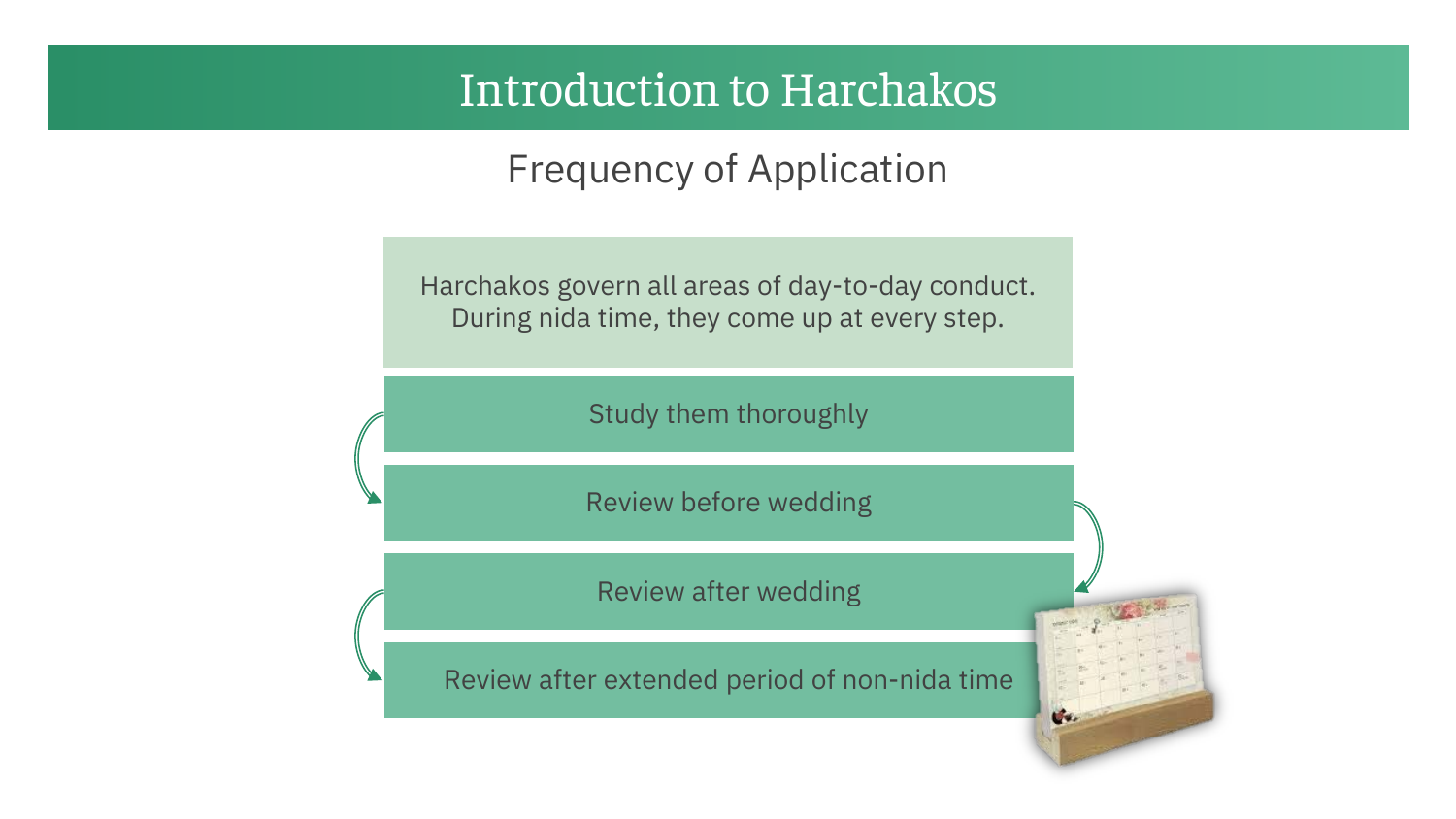#### Importance of Keeping Meticulously



Embarrassment in front of others is not grounds for leniency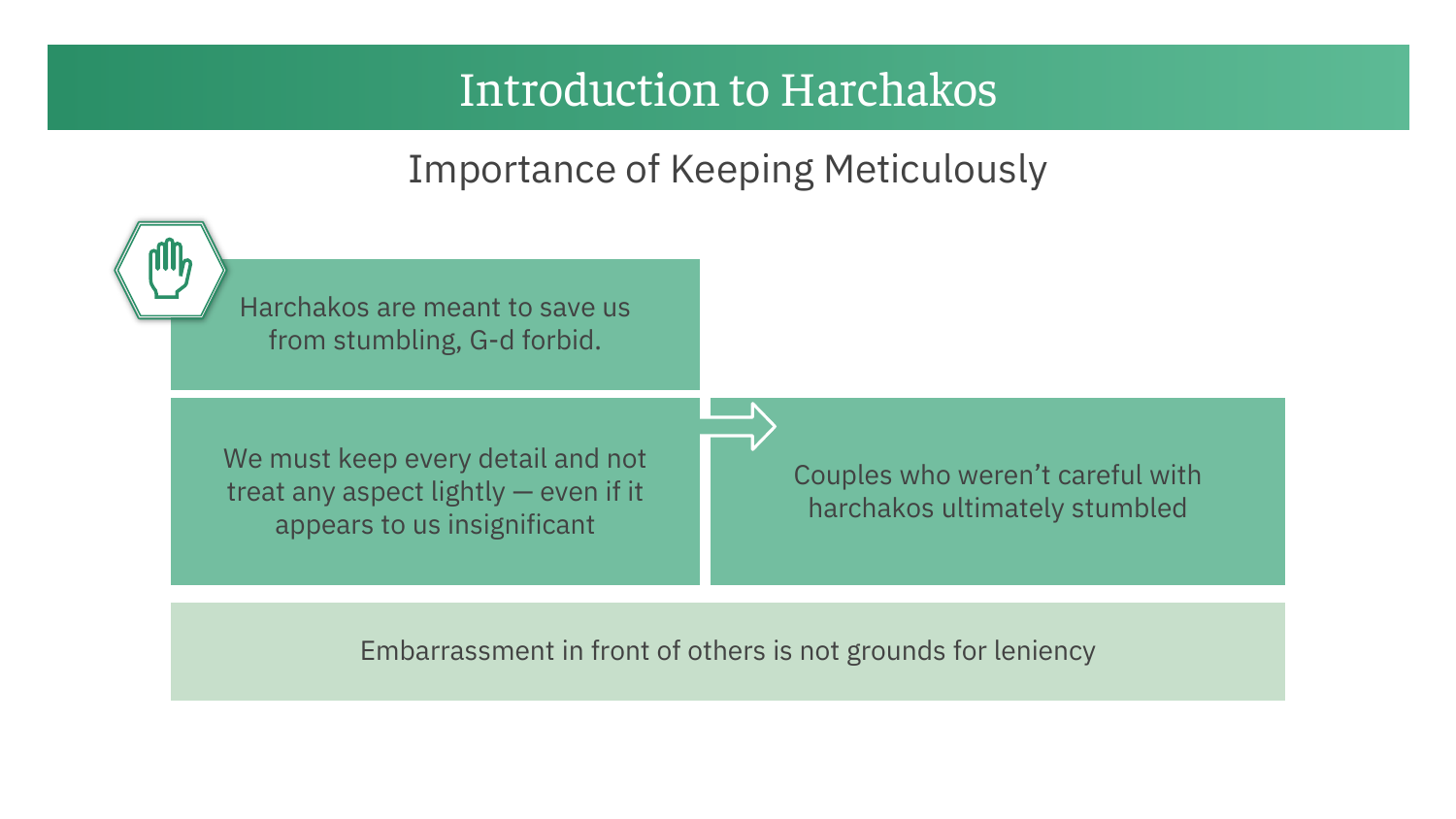#### Love and Respect

Even during time of harchakos, the couple should display love and respect to each other in permissible manners.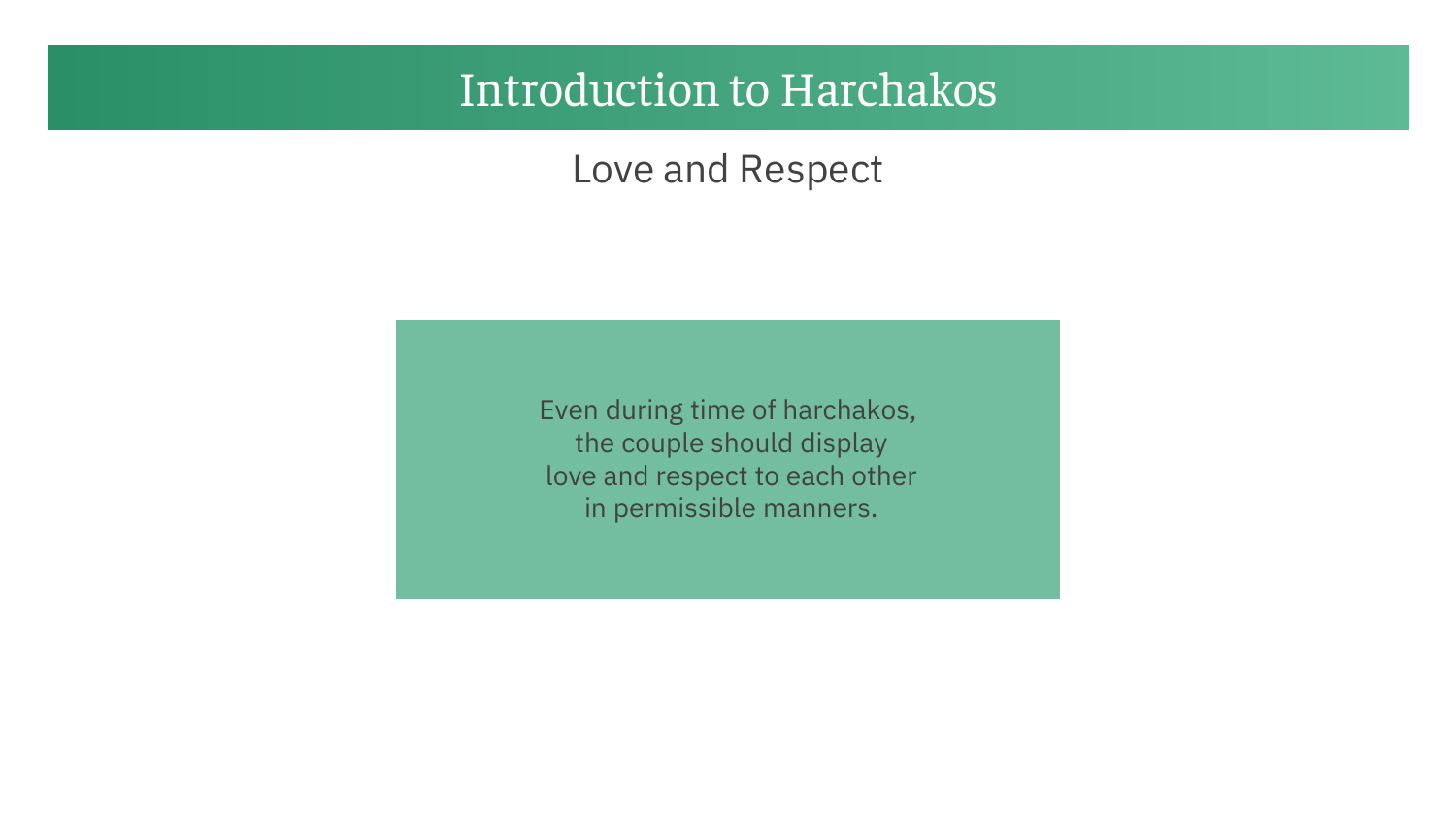#### **Stringencies**

By the laws of harchakos, we generally try to act stringently!



Whenever there are differences – we will note this clearly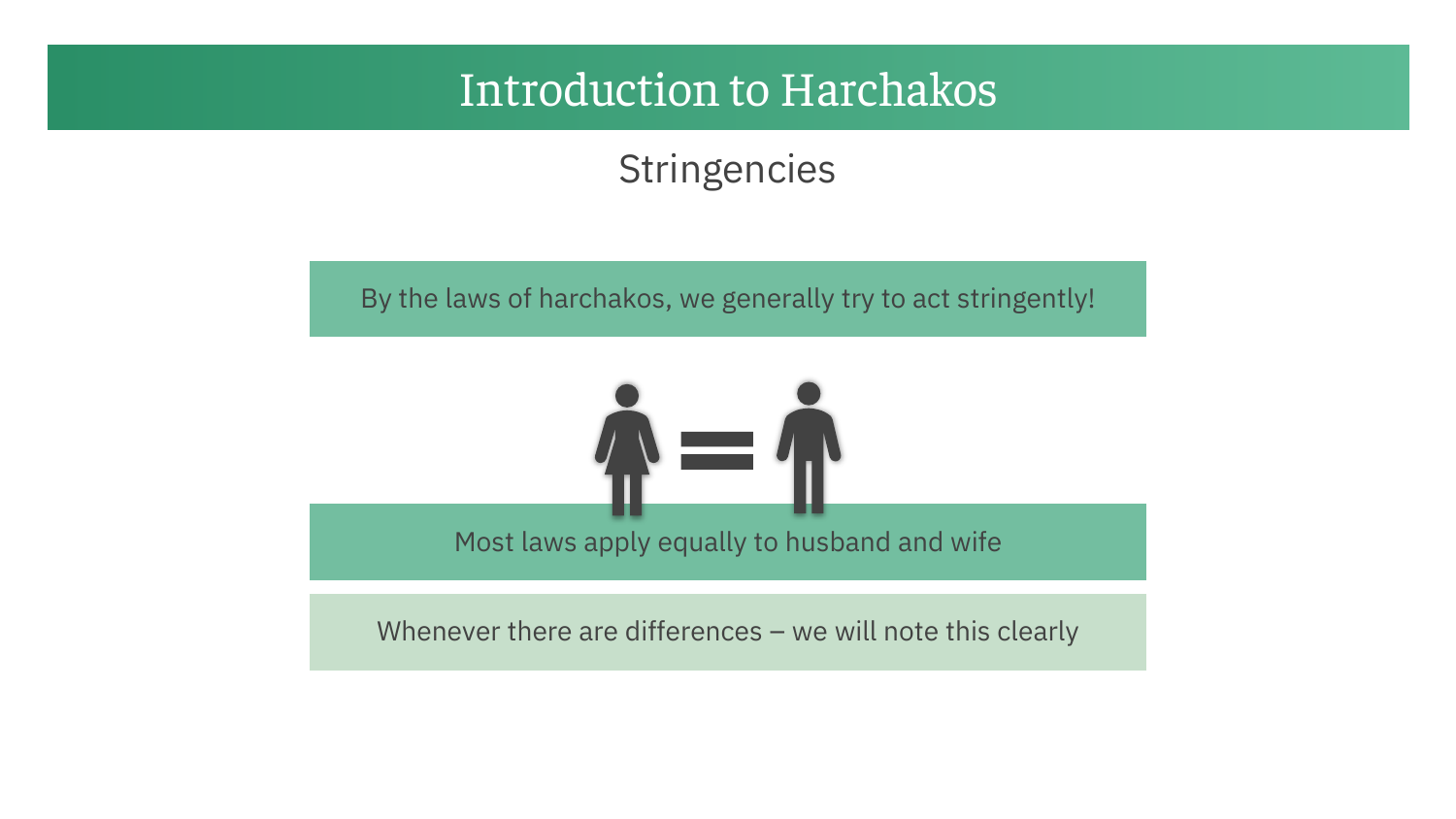#### Benefits of Harchakos

4%84768 Nida, 31b

תניא היה ר"מ אומר מפני מה אמרה תורה נדה לשבעה מפני שרגיל בה וקץ בה אמרה תורה תהא טמאה שבעה ימים כדי שתהא חביבה על בעלה כשעת כניסתה לחופה שאלו תלמידיו את רבי דוסתאי ברבי ינאי ימפני מה איש

**It is taught** in a *beraisa* that **Rabbi Meir would say: For what** reason **does the Torah say** that **a nida** is prohibited from physical intimacy with her husband **for seven** days?

It is **because** if it would be permitted all the time, her husband would be too **accustomed to her, and** would eventually be **repulsed by her.** Therefore, **the Torah says** that a nida **shall be ritually impure** for **seven days,**

during which she is prohibited to her husband, **so that** when she becomes pure again **she will be dear to her husband as** at **the time when she entered the wedding canopy** with him.

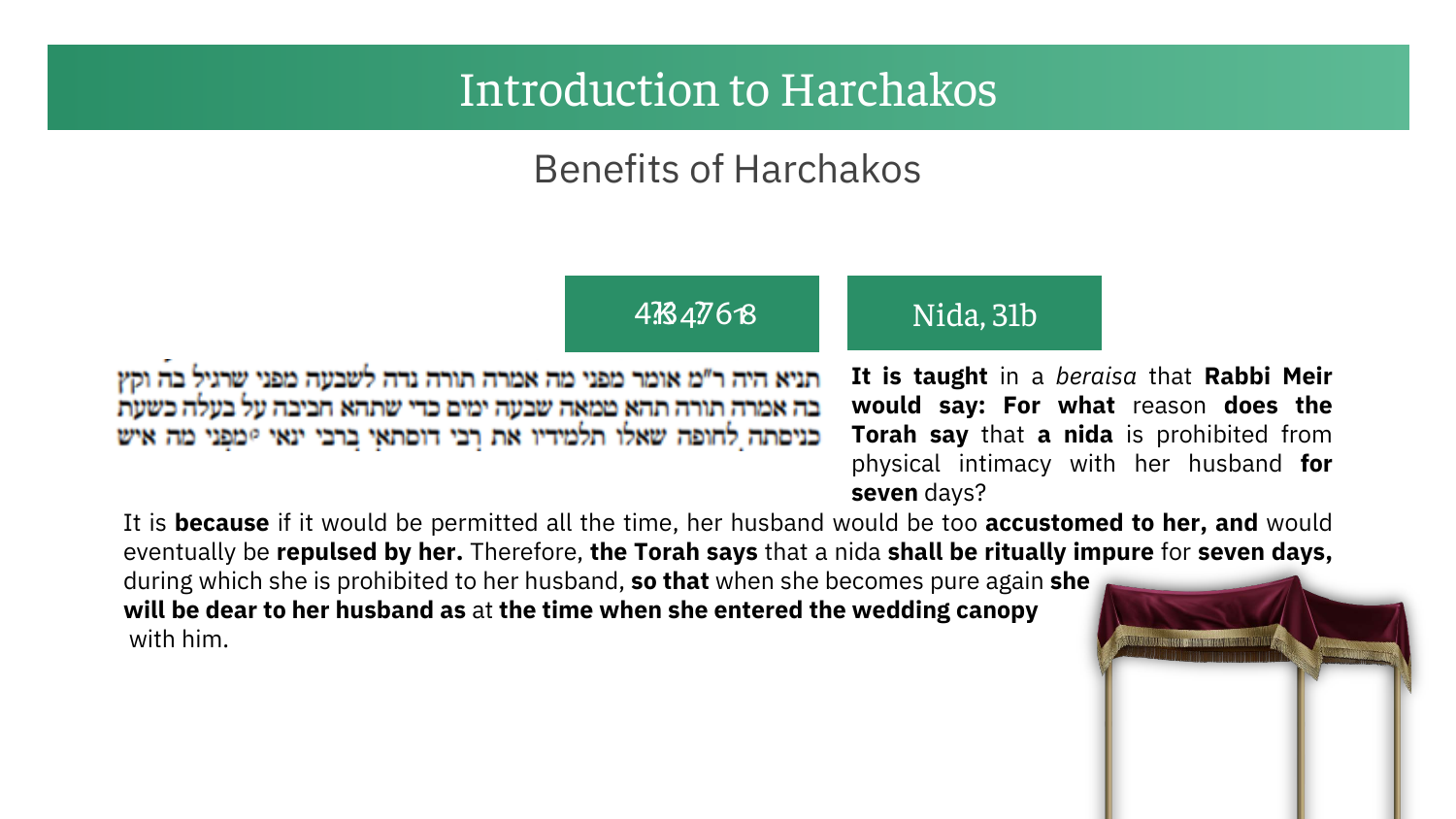## Touching and Passing Section 1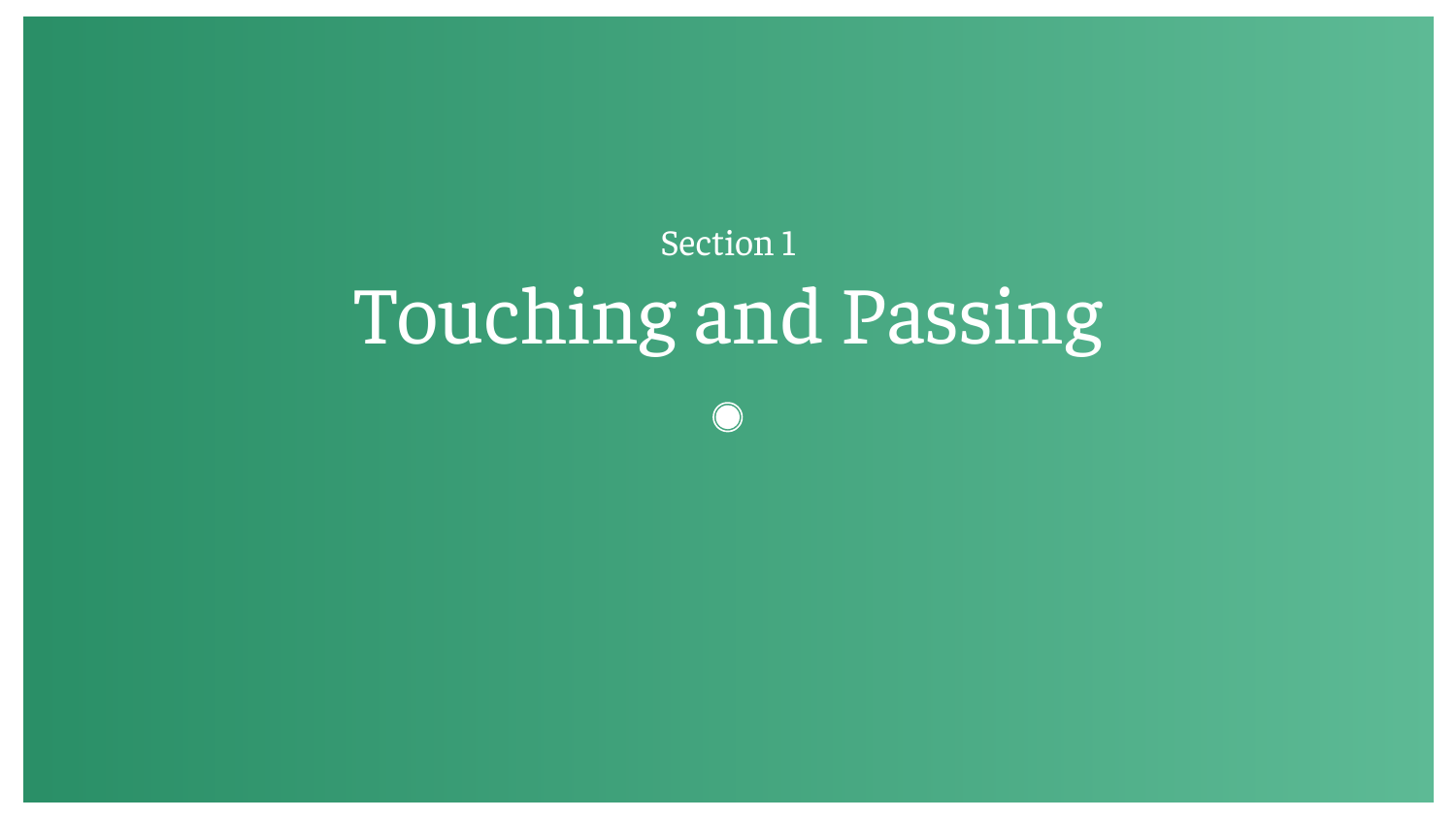Direct and Indirect Touch

Forbidden:

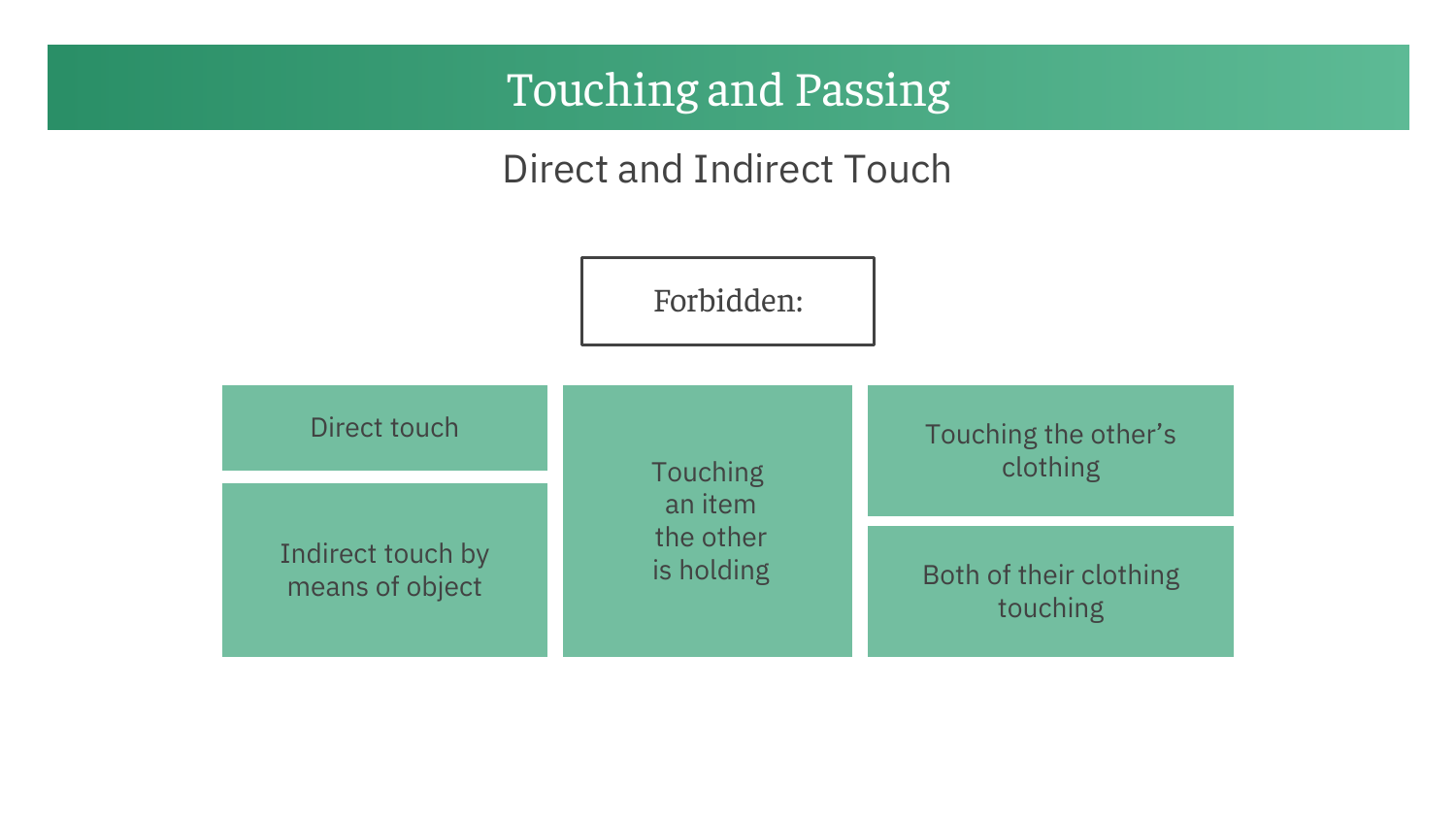#### Holding Something Together

They may not pull or push an item together



They are permitted to both touch the same item if neither one is holding or moving it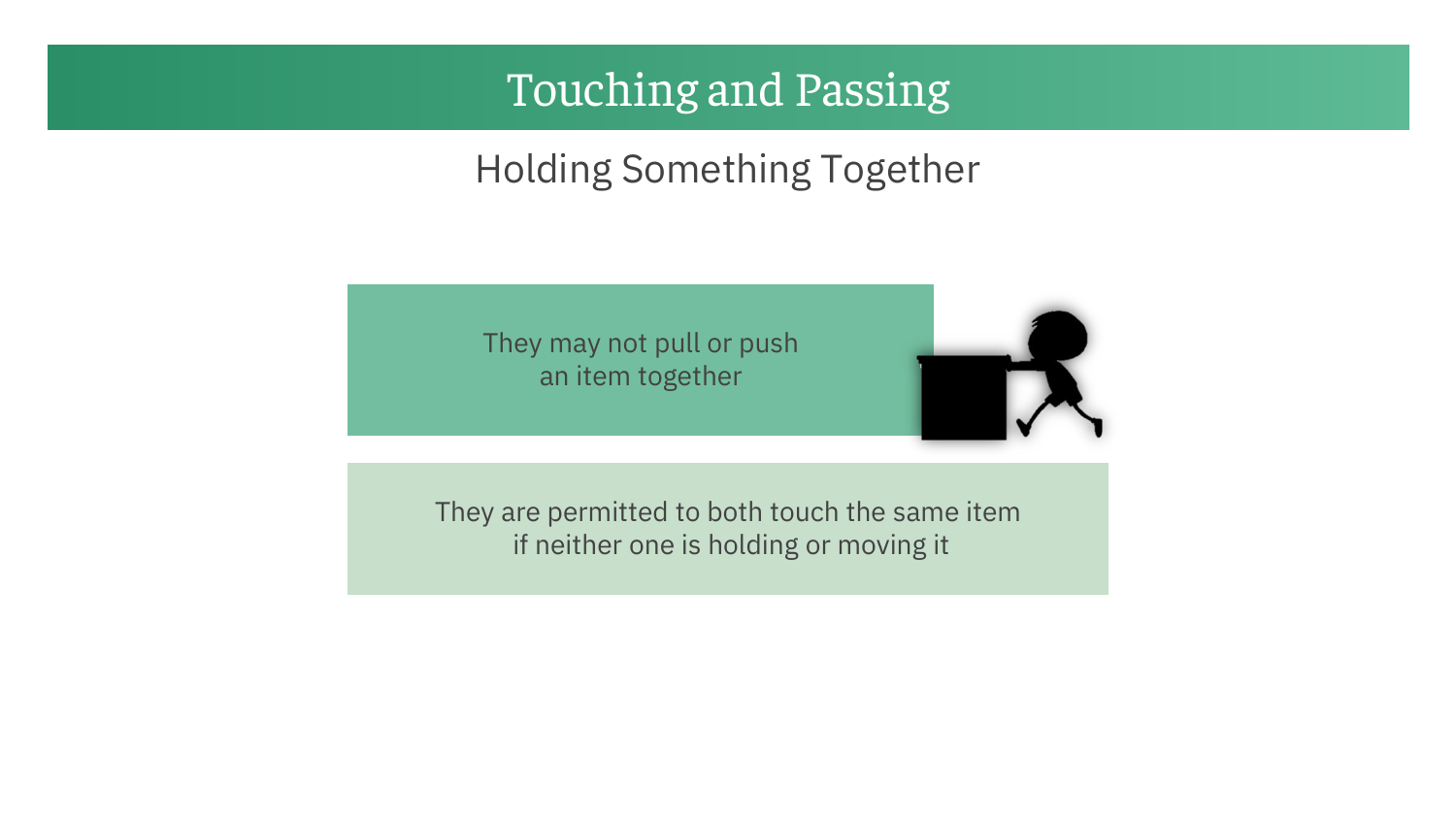#### Passing or Throwing

They may not pass or throw an item to each other

One spouse may not place an item into a bag the other is holding

The permitted way is if one puts it down and then the other picks it up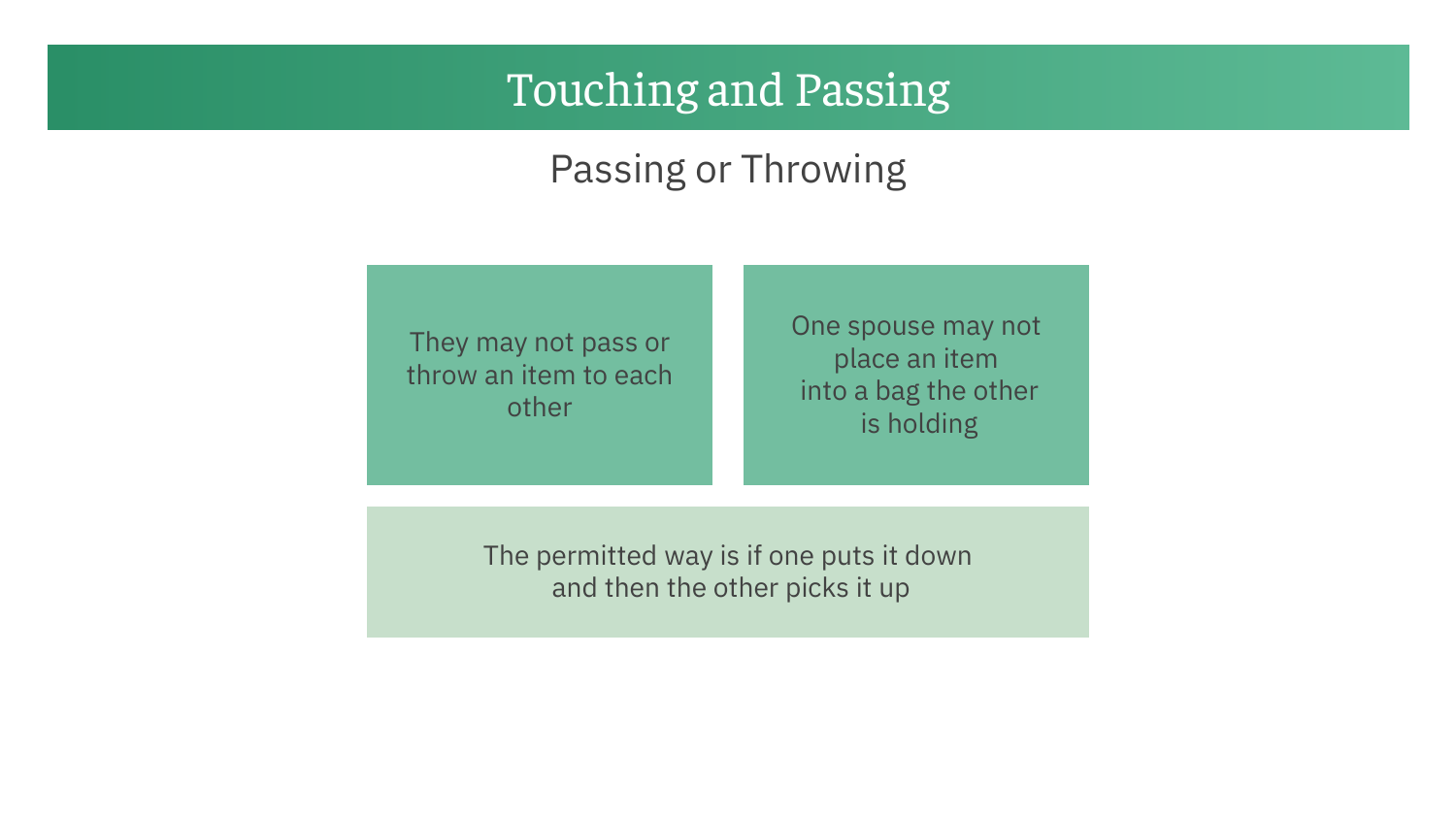Other Forms of Touch

One may not blow off dirt from the spouse's clothing

He may not warm his hands by a flame she is holding He may not smell perfume found on her or her clothing

oberto cava

He is permitted to look at his fingernails to the light of havdala candle she is holding